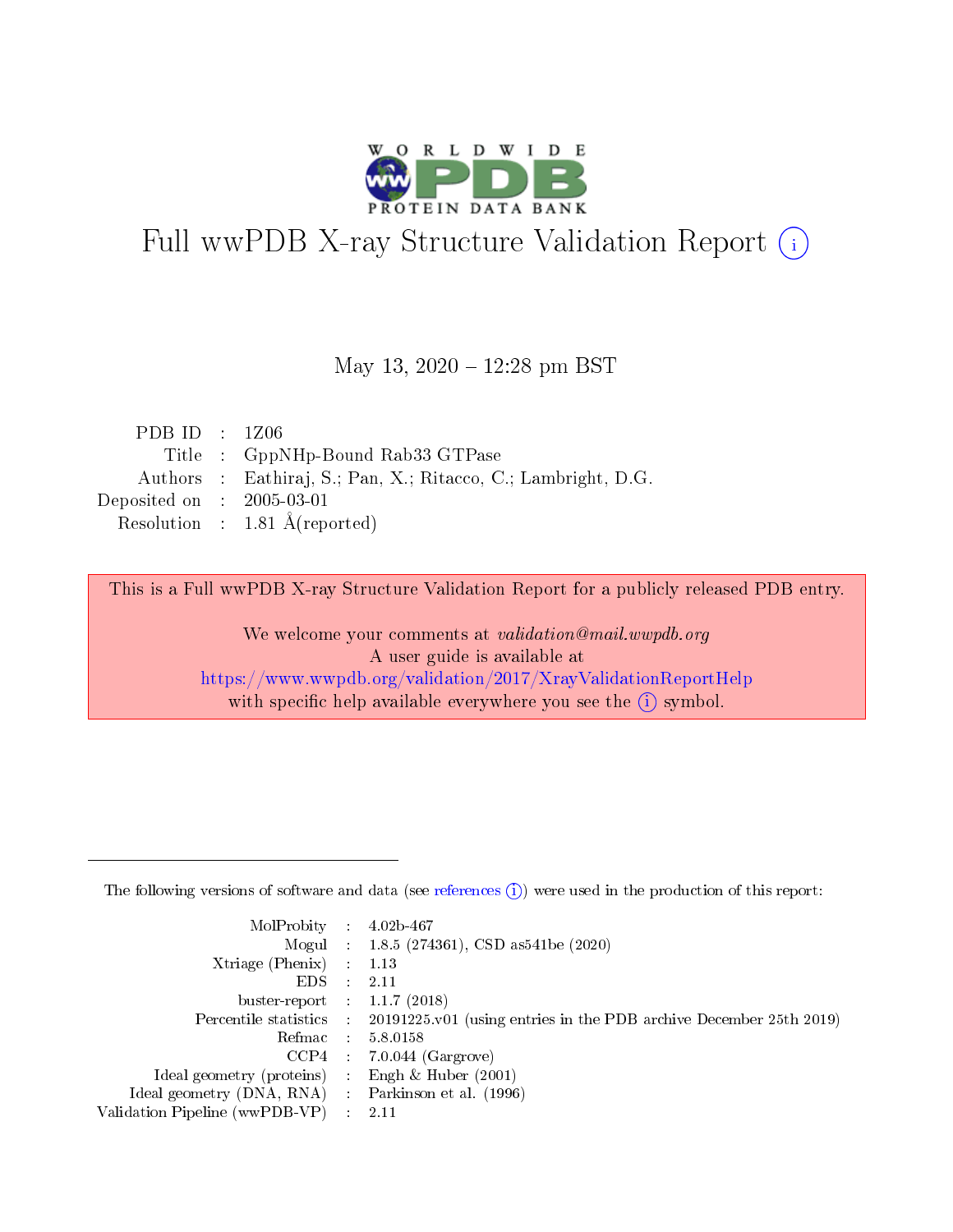# 1 [O](https://www.wwpdb.org/validation/2017/XrayValidationReportHelp#overall_quality)verall quality at a glance  $(i)$

The following experimental techniques were used to determine the structure: X-RAY DIFFRACTION

The reported resolution of this entry is 1.81 Å.

Percentile scores (ranging between 0-100) for global validation metrics of the entry are shown in the following graphic. The table shows the number of entries on which the scores are based.



| Metric                | Whole archive<br>$(\#\mathrm{Entries})$ | Similar resolution<br>$(\#\text{Entries}, \, \text{resolution range}(\textup{\AA}))$ |
|-----------------------|-----------------------------------------|--------------------------------------------------------------------------------------|
| $R_{free}$            | 130704                                  | 7484 (1.84-1.80)                                                                     |
| Clashscore            | 141614                                  | 8401 (1.84-1.80)                                                                     |
| Ramachandran outliers | 138981                                  | 8290 (1.84-1.80)                                                                     |
| Sidechain outliers    | 138945                                  | 8290 (1.84-1.80)                                                                     |
| RSRZ outliers         | 127900                                  | 7371 (1.84-1.80)                                                                     |

The table below summarises the geometric issues observed across the polymeric chains and their fit to the electron density. The red, orange, yellow and green segments on the lower bar indicate the fraction of residues that contain outliers for  $>=3, 2, 1$  and 0 types of geometric quality criteria respectively. A grey segment represents the fraction of residues that are not modelled. The numeric value for each fraction is indicated below the corresponding segment, with a dot representing fractions  $\epsilon=5\%$  The upper red bar (where present) indicates the fraction of residues that have poor fit to the electron density. The numeric value is given above the bar.

| Mol           | hain | Length | Quality of chain |    |     |  |  |  |  |  |
|---------------|------|--------|------------------|----|-----|--|--|--|--|--|
|               |      |        | 6%               |    |     |  |  |  |  |  |
| <u>. на п</u> | . .  | 189    | 79%              | 7% | 13% |  |  |  |  |  |

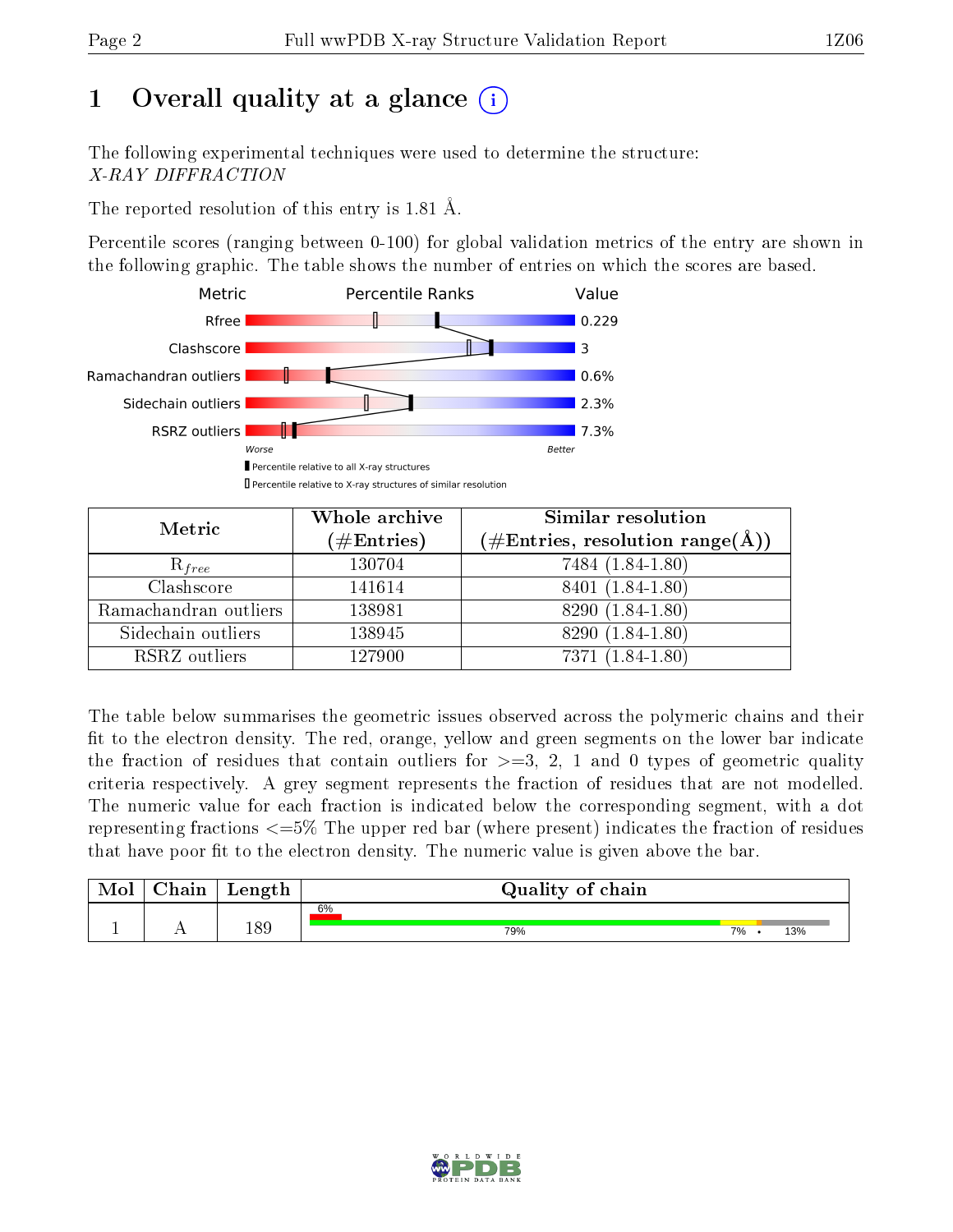# 2 Entry composition  $\left( \cdot \right)$

There are 4 unique types of molecules in this entry. The entry contains 1413 atoms, of which 0 are hydrogens and 0 are deuteriums.

In the tables below, the ZeroOcc column contains the number of atoms modelled with zero occupancy, the AltConf column contains the number of residues with at least one atom in alternate conformation and the Trace column contains the number of residues modelled with at most 2 atoms.

Molecule 1 is a protein called Ras-related protein Rab-33B.

| Mol | Chain | $\,$ Residues | Atoms         |     |     | $\text{ZeroOcc} \mid \text{AltConf} \mid \text{Trace}$ |  |  |  |
|-----|-------|---------------|---------------|-----|-----|--------------------------------------------------------|--|--|--|
|     |       | 165           | Total<br>1269 | 809 | 223 | 228                                                    |  |  |  |

There are 16 discrepancies between the modelled and reference sequences:

| Chain            | Residue | Modelled   | Actual | Comment                 | Reference         |
|------------------|---------|------------|--------|-------------------------|-------------------|
| A                | 14      | MET        |        | CLONING ARTIFACT        | UNP 035963        |
| A                | 15      | <b>GLY</b> |        | <b>CLONING ARTIFACT</b> | <b>UNP 035963</b> |
| А                | 16      | <b>HIS</b> |        | <b>CLONING ARTIFACT</b> | UNP 035963        |
| А                | 17      | <b>HIS</b> |        | <b>CLONING ARTIFACT</b> | <b>UNP 035963</b> |
| A                | 18      | HIS        |        | <b>CLONING ARTIFACT</b> | <b>UNP 035963</b> |
| $\bf{A}$         | 19      | <b>HIS</b> |        | CLONING ARTIFACT        | UNP 035963        |
| A                | 20      | <b>HIS</b> |        | <b>CLONING ARTIFACT</b> | UNP 035963        |
| А                | 21      | HIS        |        | CLONING ARTIFACT        | UNP 035963        |
| $\boldsymbol{A}$ | 22      | <b>GLY</b> |        | <b>CLONING ARTIFACT</b> | UNP 035963        |
| А                | 23      | <b>SER</b> |        | <b>CLONING ARTIFACT</b> | UNP 035963        |
| A                | 24      | <b>LEU</b> |        | CLONING ARTIFACT        | <b>UNP 035963</b> |
| $\bf{A}$         | 25      | VAL        |        | CLONING ARTIFACT        | UNP 035963        |
| A                | 26      | PRO        |        | CLONING ARTIFACT        | UNP 035963        |
| A                | 27      | $\rm{ARG}$ |        | <b>CLONING ARTIFACT</b> | UNP 035963        |
| А                | 28      | <b>GLY</b> |        | CLONING ARTIFACT        | UNP 035963        |
| А                | 29      | <b>SER</b> |        | CLONING ARTIFACT        | UNP-<br>O35963    |

• Molecule 2 is MAGNESIUM ION (three-letter code: MG) (formula: Mg).

|  | $\text{Mol}$   Chain   Residues | <b>Atoms</b>                         | ZeroOcc   AltConf |  |
|--|---------------------------------|--------------------------------------|-------------------|--|
|  |                                 | Total<br>$\mathcal{M}_{\mathcal{P}}$ |                   |  |

 Molecule 3 is PHOSPHOAMINOPHOSPHONIC ACID-GUANYLATE ESTER (three-letter code: GNP) (formula:  $C_{10}H_{17}N_6O_{13}P_3$ ).

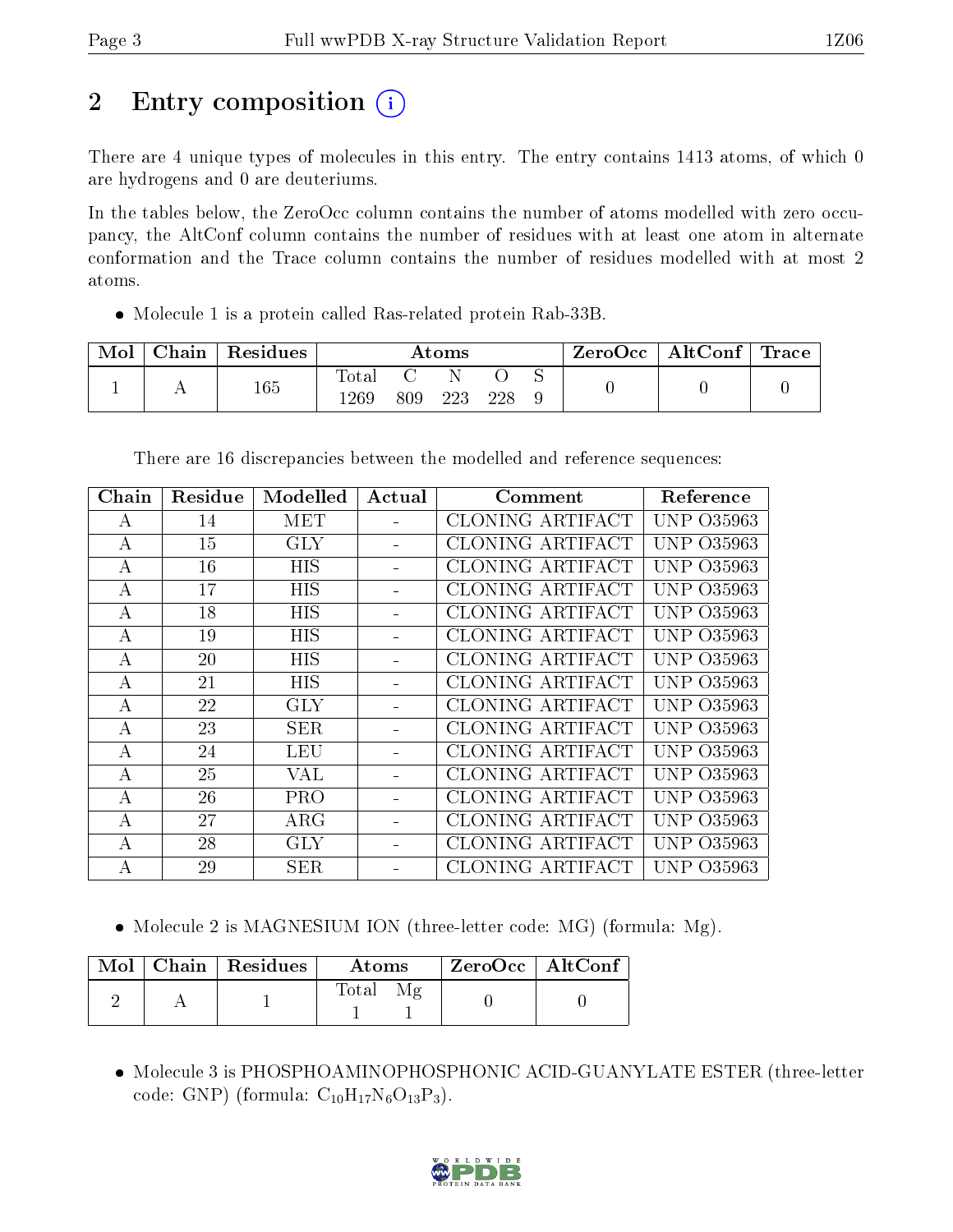

| $\operatorname{Mol}$ | Chain Residues | Atoms       |  |                         |  | $ZeroOcc \mid AltConf \mid$ |  |
|----------------------|----------------|-------------|--|-------------------------|--|-----------------------------|--|
|                      |                | Total<br>າາ |  | $\mathbf C = \mathbf N$ |  |                             |  |

 $\bullet\,$  Molecule 4 is water.

|  | $Mol$   Chain   Residues | Atoms | $\mathsf{ZeroOcc} \mid \mathsf{AltConf} \mid$ |  |
|--|--------------------------|-------|-----------------------------------------------|--|
|  |                          | Fotal |                                               |  |

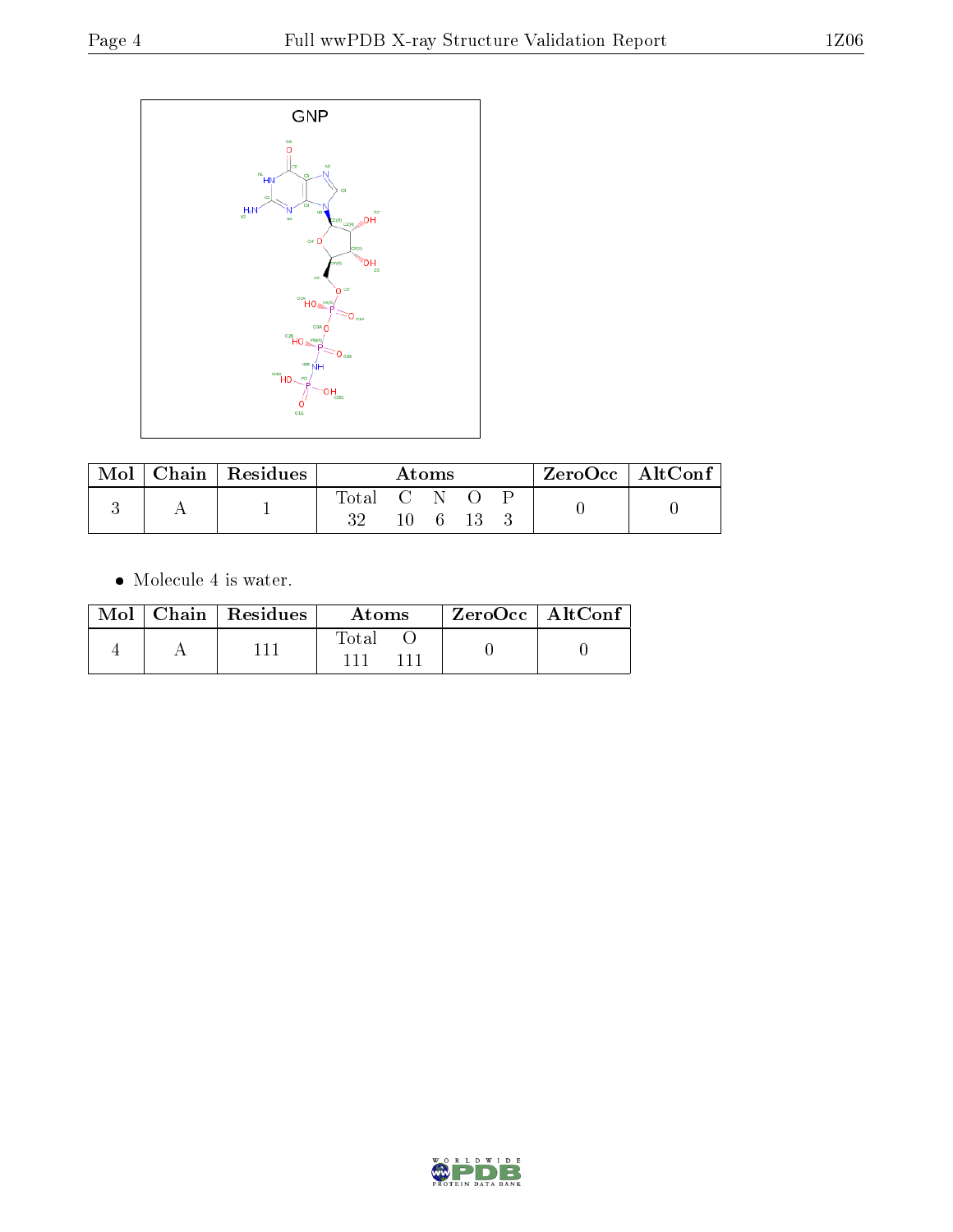## 3 Residue-property plots  $(i)$

These plots are drawn for all protein, RNA and DNA chains in the entry. The first graphic for a chain summarises the proportions of the various outlier classes displayed in the second graphic. The second graphic shows the sequence view annotated by issues in geometry and electron density. Residues are color-coded according to the number of geometric quality criteria for which they contain at least one outlier: green  $= 0$ , yellow  $= 1$ , orange  $= 2$  and red  $= 3$  or more. A red dot above a residue indicates a poor fit to the electron density (RSRZ  $> 2$ ). Stretches of 2 or more consecutive residues without any outlier are shown as a green connector. Residues present in the sample, but not in the model, are shown in grey.



• Molecule 1: Ras-related protein Rab-33B

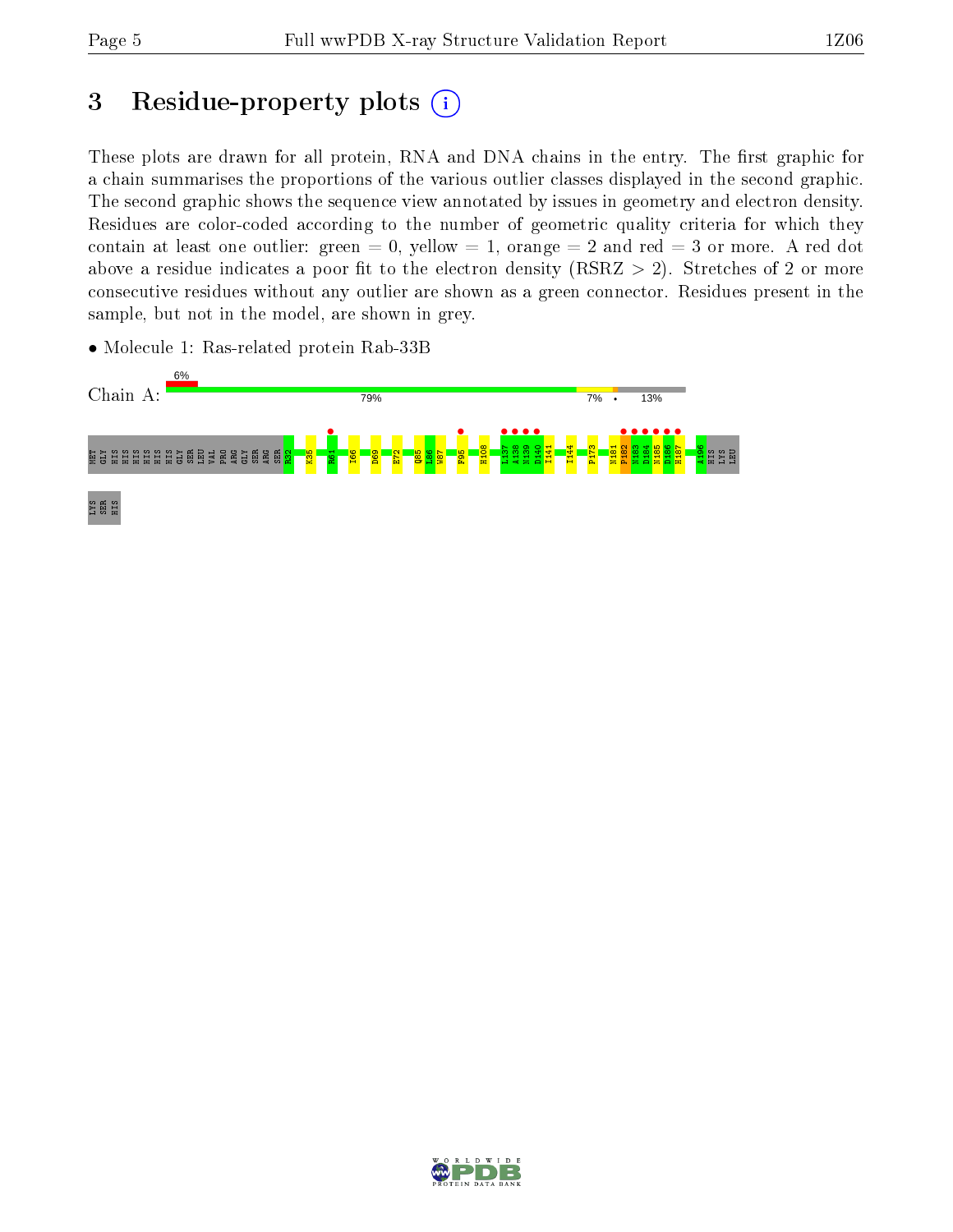# 4 Data and refinement statistics  $(i)$

| Property                                                             | Value                                                       | Source     |
|----------------------------------------------------------------------|-------------------------------------------------------------|------------|
| Space group                                                          | $\overline{P}32$                                            | Depositor  |
| Cell constants                                                       | $56.19\text{\AA}$<br>$55.04\text{\AA}$<br>$56.19\text{\AA}$ |            |
| a, b, c, $\alpha$ , $\beta$ , $\gamma$                               | $90.00^\circ$<br>$90.00^\circ$<br>$120.00^\circ$            | Depositor  |
| Resolution $(\AA)$                                                   | 8.00<br>$-1.81$                                             | Depositor  |
|                                                                      | 36.46<br>$-1.80$                                            | <b>EDS</b> |
| % Data completeness                                                  | $97.5(8.00-1.81)$                                           | Depositor  |
| (in resolution range)                                                | $97.5(36.46-1.80)$                                          | <b>EDS</b> |
| $R_{merge}$                                                          | (Not available)                                             | Depositor  |
| $\overline{\mathbf{R}}_{\underline{sym}}$                            | 0.06                                                        | Depositor  |
| $\frac{1}{\sigma(I)} > 1$                                            | $\overline{5.14}$ (at 1.81Å)                                | Xtriage    |
| Refinement program                                                   | <b>REFMAC 5.2.0005</b>                                      | Depositor  |
| $R, R_{free}$                                                        | 0.189, 0.218                                                | Depositor  |
|                                                                      | 0.201<br>, 0.229                                            | DCC        |
| $R_{free}$ test set                                                  | 892 reflections $(5.12\%)$                                  | wwPDB-VP   |
| Wilson B-factor $(A^2)$                                              | 21.5                                                        | Xtriage    |
| Anisotropy                                                           | 0.159                                                       | Xtriage    |
| Bulk solvent $k_{sol}(e/\mathring{A}^3)$ , $B_{sol}(\mathring{A}^2)$ | $0.38$ , 48.3                                               | <b>EDS</b> |
| L-test for twinning <sup>2</sup>                                     | $< L >$ = 0.50, $< L2 >$ = 0.34                             | Xtriage    |
|                                                                      | $0.007$ for $-h.-k, l$                                      |            |
| Estimated twinning fraction                                          | $0.031$ for h,-h-k,-l                                       | Xtriage    |
|                                                                      | $0.023$ for $-k,-h,-l$                                      |            |
| $F_o, F_c$ correlation                                               | 0.95                                                        | <b>EDS</b> |
| Total number of atoms                                                | 1413                                                        | wwPDB-VP   |
| Average B, all atoms $(A^2)$                                         | 24.0                                                        | wwPDB-VP   |

Xtriage's analysis on translational NCS is as follows: The largest off-origin peak in the Patterson function is  $6.63\%$  of the height of the origin peak. No significant pseudotranslation is detected.

<sup>&</sup>lt;sup>2</sup>Theoretical values of  $\langle |L| \rangle$ ,  $\langle L^2 \rangle$  for acentric reflections are 0.5, 0.333 respectively for untwinned datasets, and 0.375, 0.2 for perfectly twinned datasets.



<span id="page-5-1"></span><span id="page-5-0"></span><sup>1</sup> Intensities estimated from amplitudes.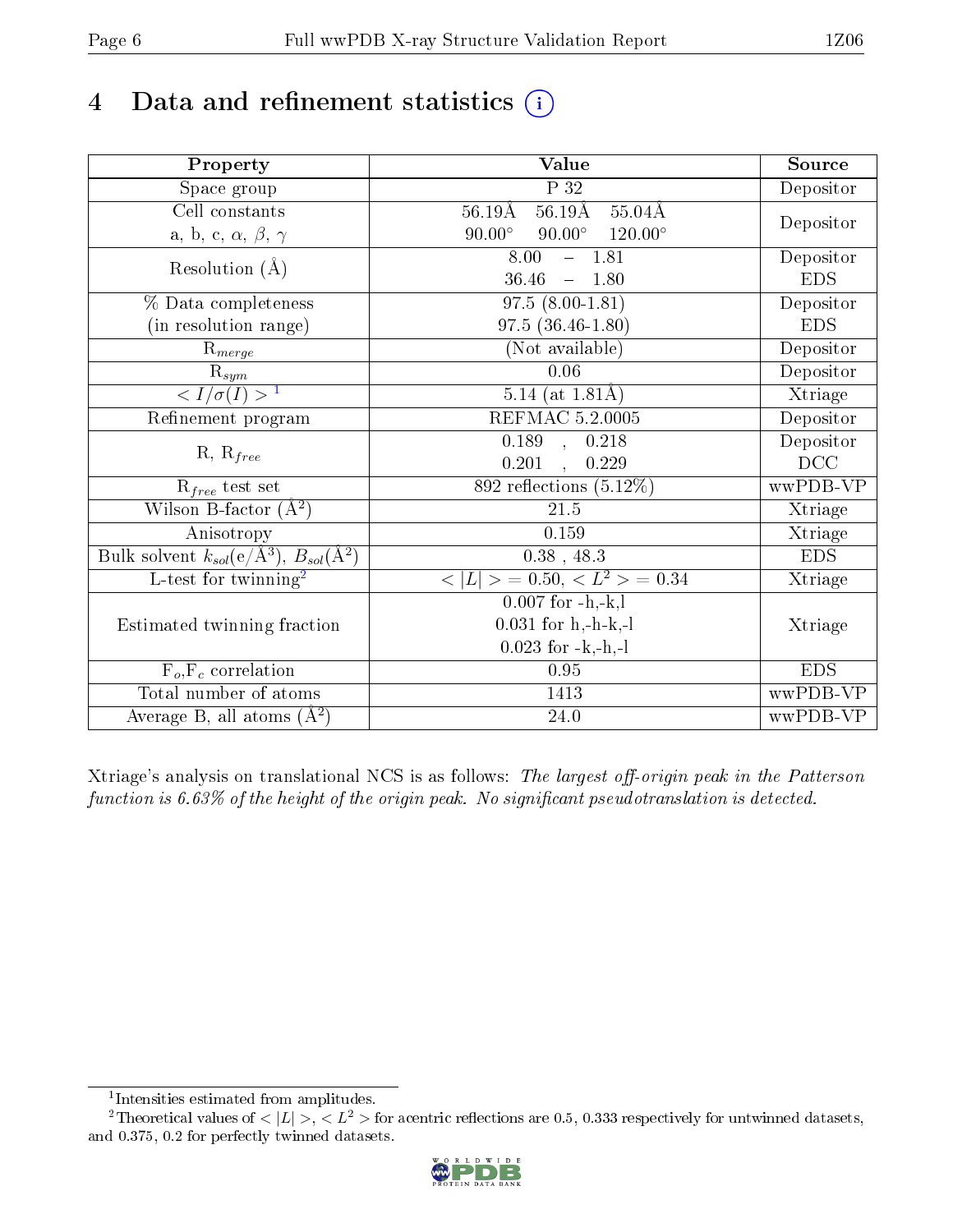# 5 Model quality  $(i)$

## 5.1 Standard geometry  $(i)$

Bond lengths and bond angles in the following residue types are not validated in this section: GNP, MG

The Z score for a bond length (or angle) is the number of standard deviations the observed value is removed from the expected value. A bond length (or angle) with  $|Z| > 5$  is considered an outlier worth inspection. RMSZ is the root-mean-square of all Z scores of the bond lengths (or angles).

|  | $Mol$   Chain |      | Bond lengths                     | Bond angles |                    |  |
|--|---------------|------|----------------------------------|-------------|--------------------|--|
|  |               |      | RMSZ $\mid \#  Z  > 5 \mid$ RMSZ |             | $\# Z  > 5$        |  |
|  |               | 0.40 | 0/1297                           | 0.66        | $1/1759$ $(0.1\%)$ |  |

There are no bond length outliers.

All (1) bond angle outliers are listed below:

|  |  |                              | $\mid$ Mol $\mid$ Chain $\mid$ Res $\mid$ Type $\mid$ Atoms $\mid$ Z $\mid$ Observed( <sup>o</sup> ) $\mid$ Ideal( <sup>o</sup> ) |        |
|--|--|------------------------------|-----------------------------------------------------------------------------------------------------------------------------------|--------|
|  |  | $182$   PRO   N-CA-CB   6.70 | -11134                                                                                                                            | 103.30 |

There are no chirality outliers.

There are no planarity outliers.

### $5.2$  Too-close contacts  $(i)$

In the following table, the Non-H and H(model) columns list the number of non-hydrogen atoms and hydrogen atoms in the chain respectively. The H(added) column lists the number of hydrogen atoms added and optimized by MolProbity. The Clashes column lists the number of clashes within the asymmetric unit, whereas Symm-Clashes lists symmetry related clashes.

|  |      |      | Mol   Chain   Non-H   H(model)   H(added)   Clashes   Symm-Clashes |
|--|------|------|--------------------------------------------------------------------|
|  | 1269 | 1208 |                                                                    |
|  |      |      |                                                                    |
|  |      |      |                                                                    |
|  |      |      |                                                                    |
|  |      | 1 ດດ |                                                                    |

The all-atom clashscore is defined as the number of clashes found per 1000 atoms (including hydrogen atoms). The all-atom clashscore for this structure is 3.

All (8) close contacts within the same asymmetric unit are listed below, sorted by their clash

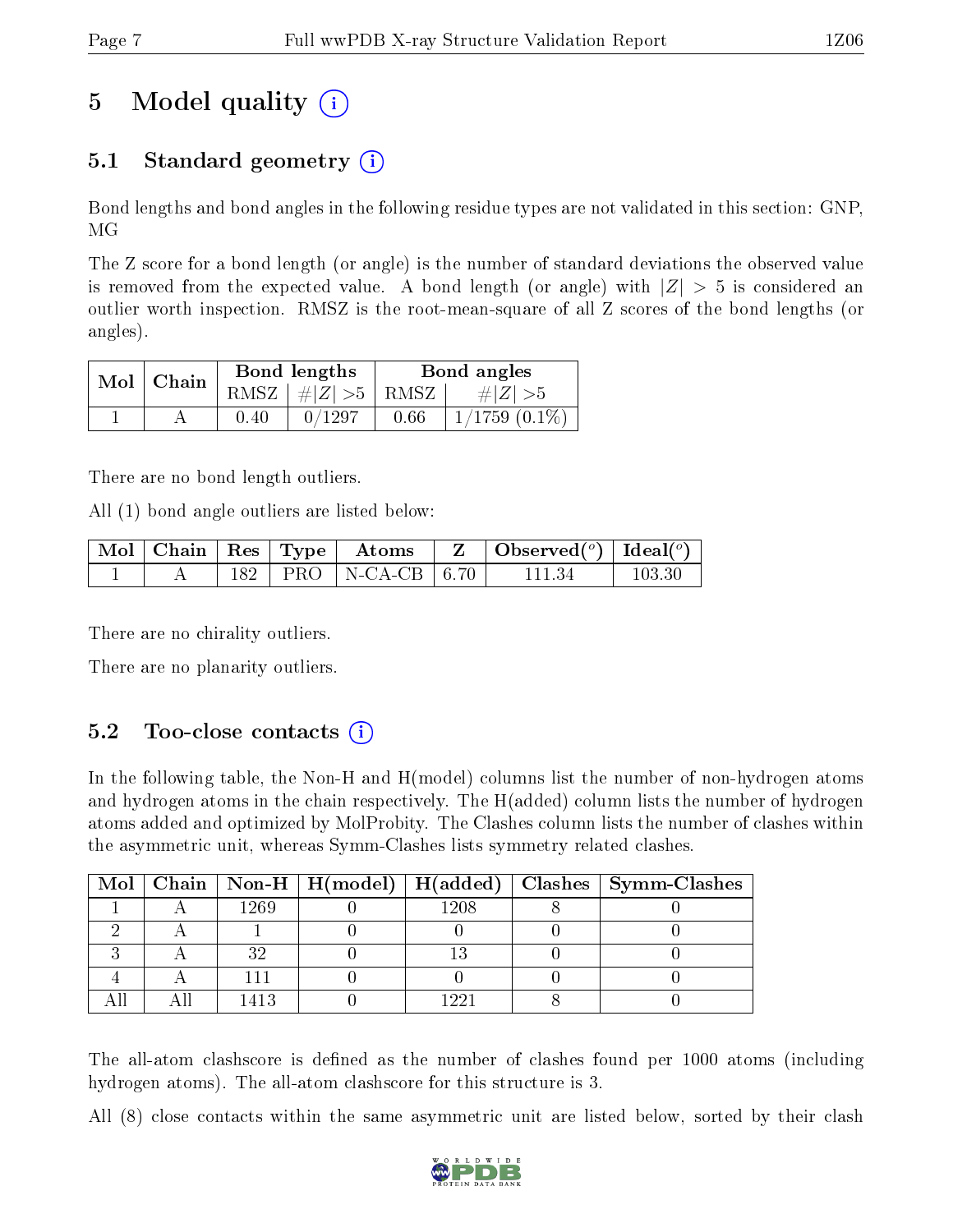| Atom-1                          | Atom-2             | Interatomic    | Clash   |
|---------------------------------|--------------------|----------------|---------|
|                                 |                    | distance $(A)$ | overlap |
| 1: A:85: GLN:NE2                | 1: A:87:TRP:HE1    | 1.65           | 0.92    |
| $1: A:85: GLN: \overline{HE21}$ | 1: A:87:TRP:HE1    | 0.84           | 0.82    |
| 1: A:35:LYS:H                   | 1: A:108: HIS: HD2 | 1.33           | 0.75    |
| 1: A:35:LYS:H                   | 1:A:108:HIS:CD2    | 2.19           | 0.58    |
| 1: A: 182: PRO: O               | 1:A:185:ASN:N      | 2.35           | 0.50    |
| 1:A:144:ILE:HG22                | 1: A:173:PRO:HG2   | 1.98           | 0.45    |
| 1: A:66: ILE: HA                | 1: A:95:PHE:HB3    | 1.99           | 0.42    |
| 1: A:72: GLU:HG2                | 1: A:85: GLN:HG3   | 2.01           | 0.41    |

magnitude.

There are no symmetry-related clashes.

### 5.3 Torsion angles (i)

#### 5.3.1 Protein backbone  $(i)$

In the following table, the Percentiles column shows the percent Ramachandran outliers of the chain as a percentile score with respect to all X-ray entries followed by that with respect to entries of similar resolution.

The Analysed column shows the number of residues for which the backbone conformation was analysed, and the total number of residues.

| $\mid$ Mol $\mid$ Chain $\mid$ | Analysed                                                            |  | Favoured   Allowed   Outliers   Percentiles |
|--------------------------------|---------------------------------------------------------------------|--|---------------------------------------------|
|                                | $\frac{1}{163}/189$ (86\%)   156 (96\%)   6 (4\%)   1 (1\%)   25 12 |  |                                             |

All (1) Ramachandran outliers are listed below:

| Chain - | $\perp$ Res | vpe |
|---------|-------------|-----|
|         |             |     |

#### 5.3.2 Protein sidechains  $(i)$

In the following table, the Percentiles column shows the percent sidechain outliers of the chain as a percentile score with respect to all X-ray entries followed by that with respect to entries of similar resolution.

The Analysed column shows the number of residues for which the sidechain conformation was analysed, and the total number of residues.

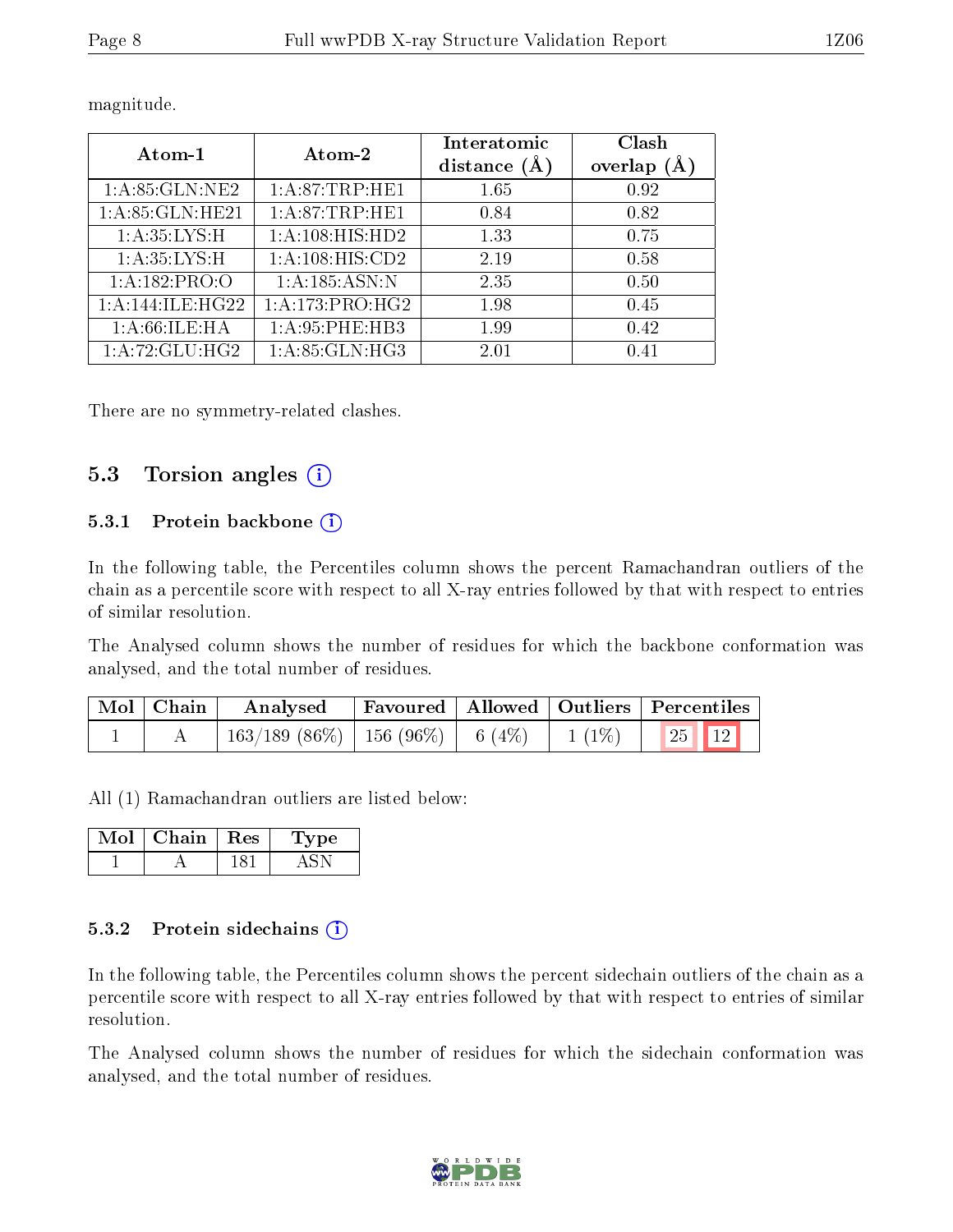| $\mid$ Mol $\mid$ Chain $\mid$ | Analysed Rotameric   Outliers   Percentiles                  |  |         |  |
|--------------------------------|--------------------------------------------------------------|--|---------|--|
|                                | $\mid$ 128/165 (78%) $\mid$ 125 (98%) $\mid$ 3 (2%) $\mid$ 1 |  | $50$ 37 |  |

All (3) residues with a non-rotameric sidechain are listed below:

| Mol | Chain | Res | Type  |
|-----|-------|-----|-------|
|     |       |     |       |
|     |       | 14  | l I.H |
|     |       | 187 |       |

Some sidechains can be flipped to improve hydrogen bonding and reduce clashes. All (2) such sidechains are listed below:

| Mol | Chain | <b>Res</b> | Type  |
|-----|-------|------------|-------|
|     |       |            | . 41. |
|     |       |            |       |

#### $5.3.3$  RNA  $(i)$

There are no RNA molecules in this entry.

### 5.4 Non-standard residues in protein, DNA, RNA chains (i)

There are no non-standard protein/DNA/RNA residues in this entry.

#### 5.5 Carbohydrates (i)

There are no carbohydrates in this entry.

### 5.6 Ligand geometry (i)

Of 2 ligands modelled in this entry, 1 is monoatomic - leaving 1 for Mogul analysis.

In the following table, the Counts columns list the number of bonds (or angles) for which Mogul statistics could be retrieved, the number of bonds (or angles) that are observed in the model and the number of bonds (or angles) that are defined in the Chemical Component Dictionary. The Link column lists molecule types, if any, to which the group is linked. The Z score for a bond length (or angle) is the number of standard deviations the observed value is removed from the expected value. A bond length (or angle) with  $|Z| > 2$  is considered an outlier worth inspection. RMSZ is the root-mean-square of all Z scores of the bond lengths (or angles).

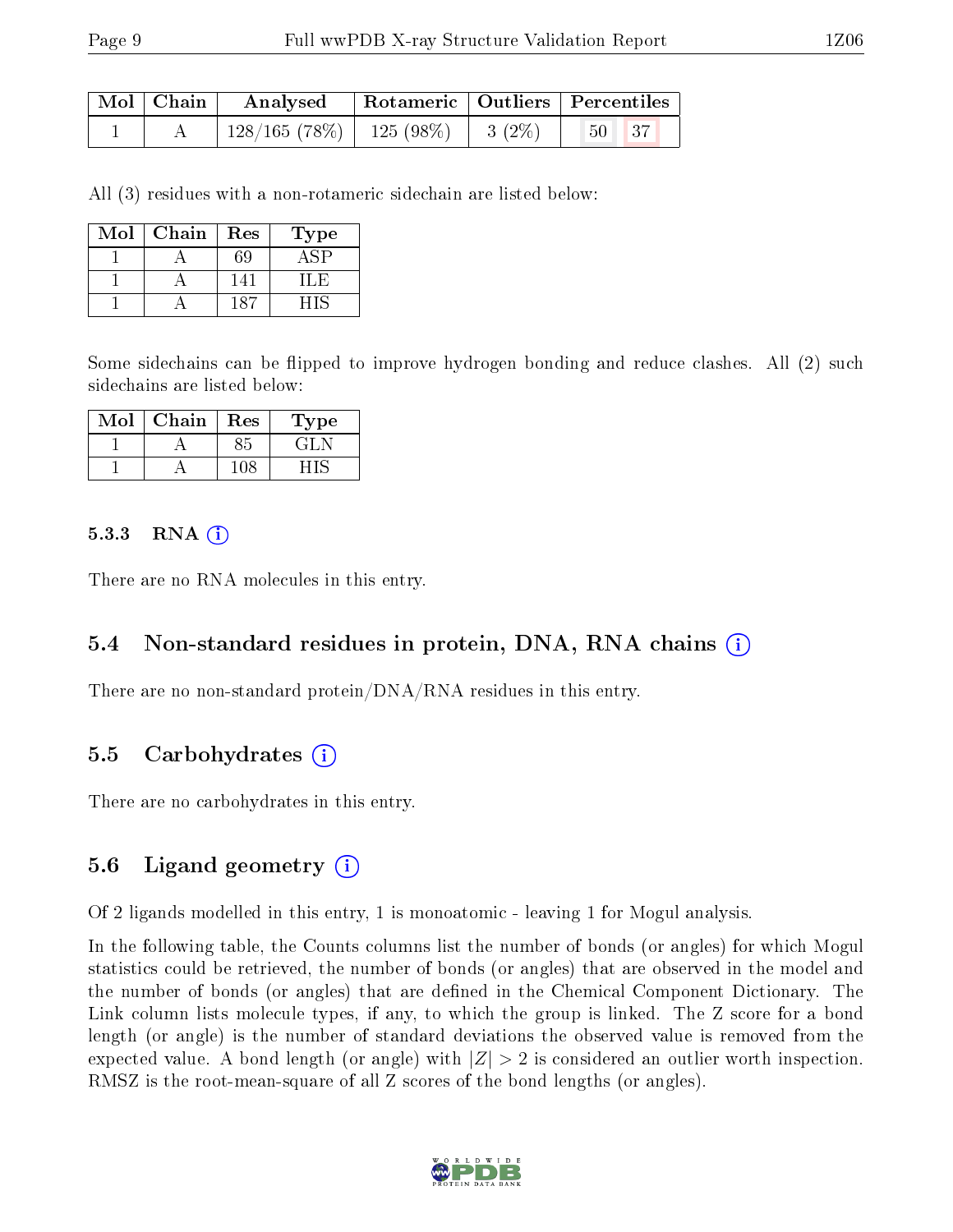| $\bf{Mol}$ |            | $\mid$ Type   Chain   Res   . |         | $\perp$ Link |          | Bond lengths   |                                                                                           | Bond angles |                                                                   |
|------------|------------|-------------------------------|---------|--------------|----------|----------------|-------------------------------------------------------------------------------------------|-------------|-------------------------------------------------------------------|
|            |            |                               |         |              |          |                |                                                                                           |             | Counts   RMSZ $\mid \#  Z  > 2$   Counts   RMSZ $\mid \#  Z  > 2$ |
|            | <b>GNP</b> |                               | $204\,$ |              | 28,34,34 | $\boxed{2.48}$ | $\begin{array}{ c c c c c c c c } \hline 8 & (28\%) & 30,54,54 & 2.21 \hline \end{array}$ |             | $8(26\%)$                                                         |

In the following table, the Chirals column lists the number of chiral outliers, the number of chiral centers analysed, the number of these observed in the model and the number defined in the Chemical Component Dictionary. Similar counts are reported in the Torsion and Rings columns. '-' means no outliers of that kind were identified.

|     |     | $\mid$ Mol $\mid$ Type $\mid$ Chain $\mid$ Res $\mid$ Link $\mid$ Chirals $\mid$ | Torsions                                          | $\mathbf{Rings}$ |
|-----|-----|----------------------------------------------------------------------------------|---------------------------------------------------|------------------|
| GNP | 204 | <b>Contract Contract</b>                                                         | $\frac{1}{4}/\frac{4}{17}/38/\sqrt{38}$   0/3/3/3 |                  |

All (8) bond length outliers are listed below:

| Mol | Chain | Res | Type       | Atoms               | $\mathbf{Z}$ | Observed $(A$ | $Ideal(\AA)$ |
|-----|-------|-----|------------|---------------------|--------------|---------------|--------------|
| 3   | А     | 204 | <b>GNP</b> | $C4-N9$             | $-7.76$      | 1.37          | 1.47         |
| 3   | А     | 204 | <b>GNP</b> | $C5-C6$             | $-6.23$      | 1.42          | 1.52         |
| 3   | А     | 204 | <b>GNP</b> | $C6-N1$             | 4.08         | 1.39          | 1.33         |
| 3   | А     | 204 | <b>GNP</b> | PG-O1G              | 3.71         | 1.52          | 1.46         |
| 3   |       | 204 | <b>GNP</b> | PB-O <sub>2</sub> B | $-3.21$      | 1.48          | 1.56         |
| 3   | А     | 204 | <b>GNP</b> | $PG-O2G$            | $-2.48$      | 1.50          | 1.56         |
| 3   |       | 204 | <b>GNP</b> | $C5-C4$             | $-2.34$      | 1.38          | 1.53         |
| 3   |       | 204 | GNP        | PG-O3G              | $-2.17$      | 1.50          | 1.56         |

All (8) bond angle outliers are listed below:

| Mol | Chain | Res | Type       | Atoms        | Z       | Observed $(°)$ | Ideal $(°)$ |
|-----|-------|-----|------------|--------------|---------|----------------|-------------|
| 3   | А     | 204 | <b>GNP</b> | $C4-C5-N7$   | 6.06    | 110.49         | 102.46      |
| 3   | А     | 204 | <b>GNP</b> | $O6-C6-C5$   | 4.98    | 130.03         | 119.86      |
| 3   | А     | 204 | <b>GNP</b> | $C5-C6-N1$   | $-4.63$ | 112.47         | 118.19      |
| 3   | А     | 204 | <b>GNP</b> | $O6-C6-N1$   | $-3.87$ | 117.50         | 122.69      |
| 3   | А     | 204 | <b>GNP</b> | $O2B-PB-O1B$ | 3.43    | 117.11         | 109.92      |
| 3   | А     | 204 | <b>GNP</b> | O1G-PG-N3B   | $-3.16$ | 107.12         | 111.77      |
| 3   | А     | 204 | <b>GNP</b> | $O3G-PG-O1G$ | $-2.71$ | 106.63         | 113.45      |
| 3   | А     | 204 | GNP        | $O3G-PG-O2G$ | 2.66    | 114.72         | 107.64      |

There are no chirality outliers.

All (4) torsion outliers are listed below:

| Mol | Chain | Res | $\vert$ Type | Atoms           |
|-----|-------|-----|--------------|-----------------|
|     |       | 204 | GNP          | PG-N3B-PB-O1B   |
|     |       | 204 | GNP.         | PA-O3A-PB-O1B   |
|     |       | 204 | GNP          | $PA-O3A-PB-O2B$ |

Continued on next page...

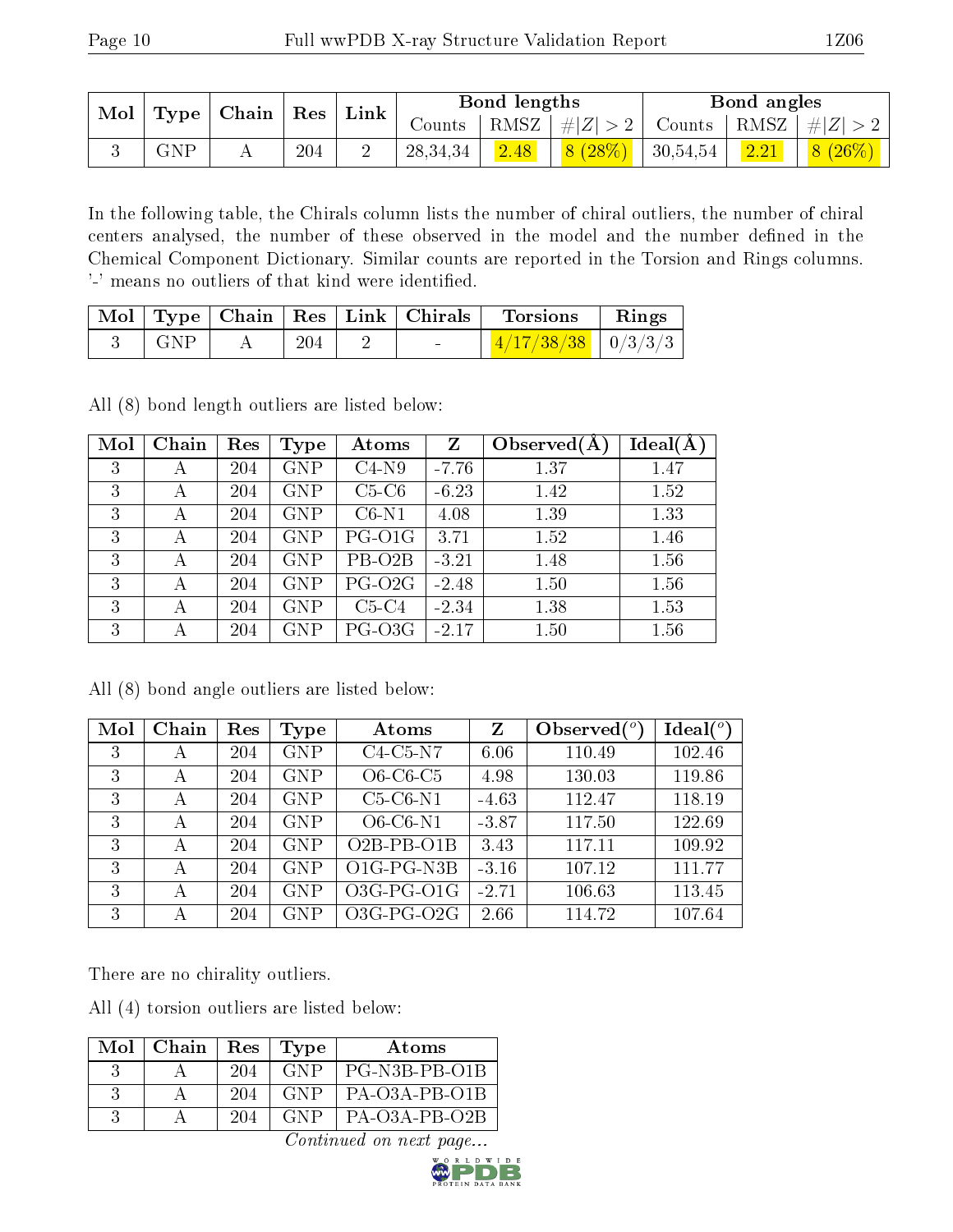Continued from previous page...

| $\text{Mol} \mid \text{Chain} \mid \text{Res} \mid \text{Type}$ |  | Atoms            |
|-----------------------------------------------------------------|--|------------------|
|                                                                 |  | $C2'$ -C1'-N9-C4 |

There are no ring outliers.

No monomer is involved in short contacts.

The following is a two-dimensional graphical depiction of Mogul quality analysis of bond lengths, bond angles, torsion angles, and ring geometry for all instances of the Ligand of Interest. In addition, ligands with molecular weight > 250 and outliers as shown on the validation Tables will also be included. For torsion angles, if less then 5% of the Mogul distribution of torsion angles is within 10 degrees of the torsion angle in question, then that torsion angle is considered an outlier. Any bond that is central to one or more torsion angles identified as an outlier by Mogul will be highlighted in the graph. For rings, the root-mean-square deviation (RMSD) between the ring in question and similar rings identified by Mogul is calculated over all ring torsion angles. If the average RMSD is greater than 60 degrees and the minimal RMSD between the ring in question and any Mogul-identified rings is also greater than 60 degrees, then that ring is considered an outlier. The outliers are highlighted in purple. The color gray indicates Mogul did not find sufficient equivalents in the CSD to analyse the geometry.



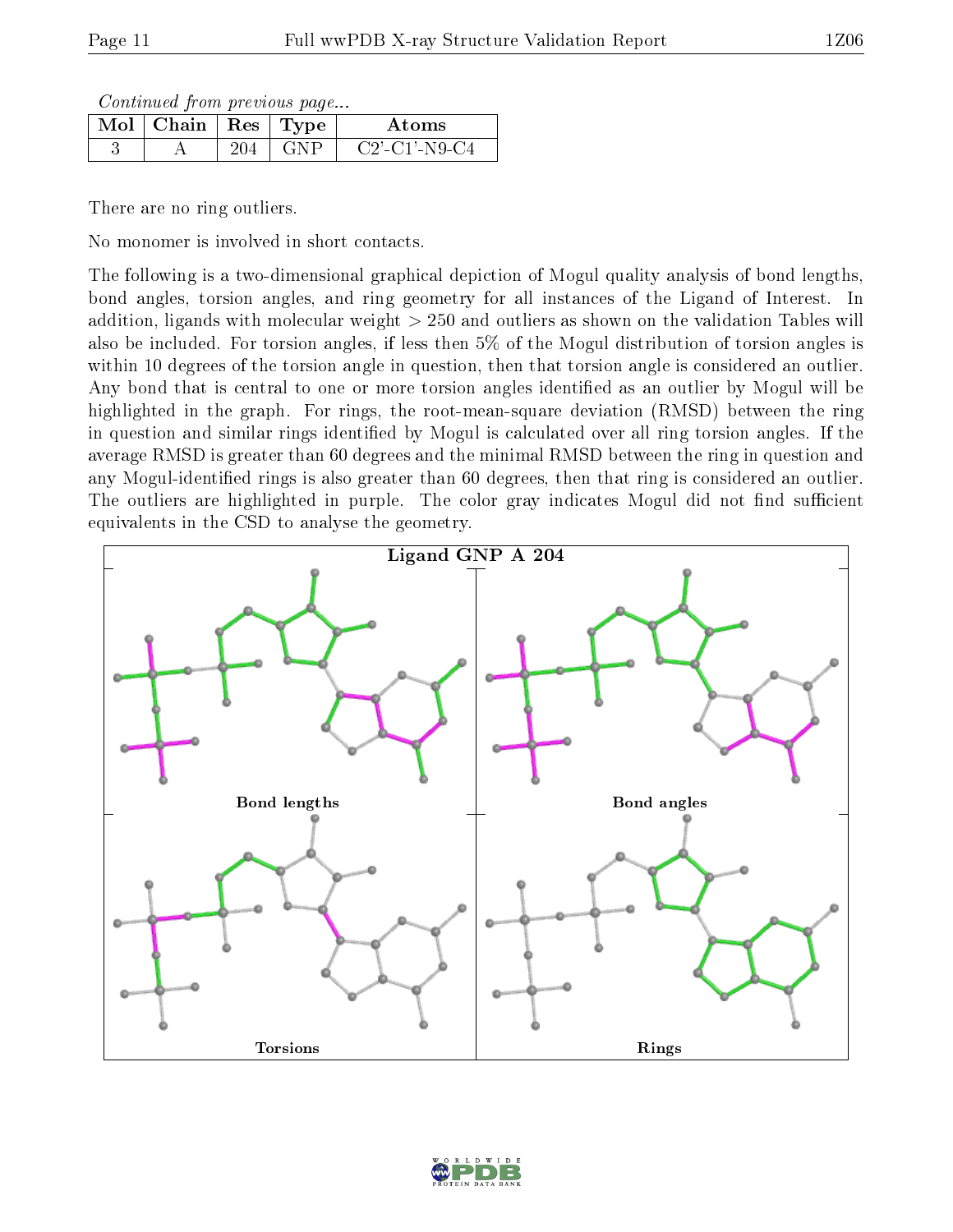## 5.7 [O](https://www.wwpdb.org/validation/2017/XrayValidationReportHelp#nonstandard_residues_and_ligands)ther polymers (i)

There are no such residues in this entry.

## 5.8 Polymer linkage issues (i)

There are no chain breaks in this entry.

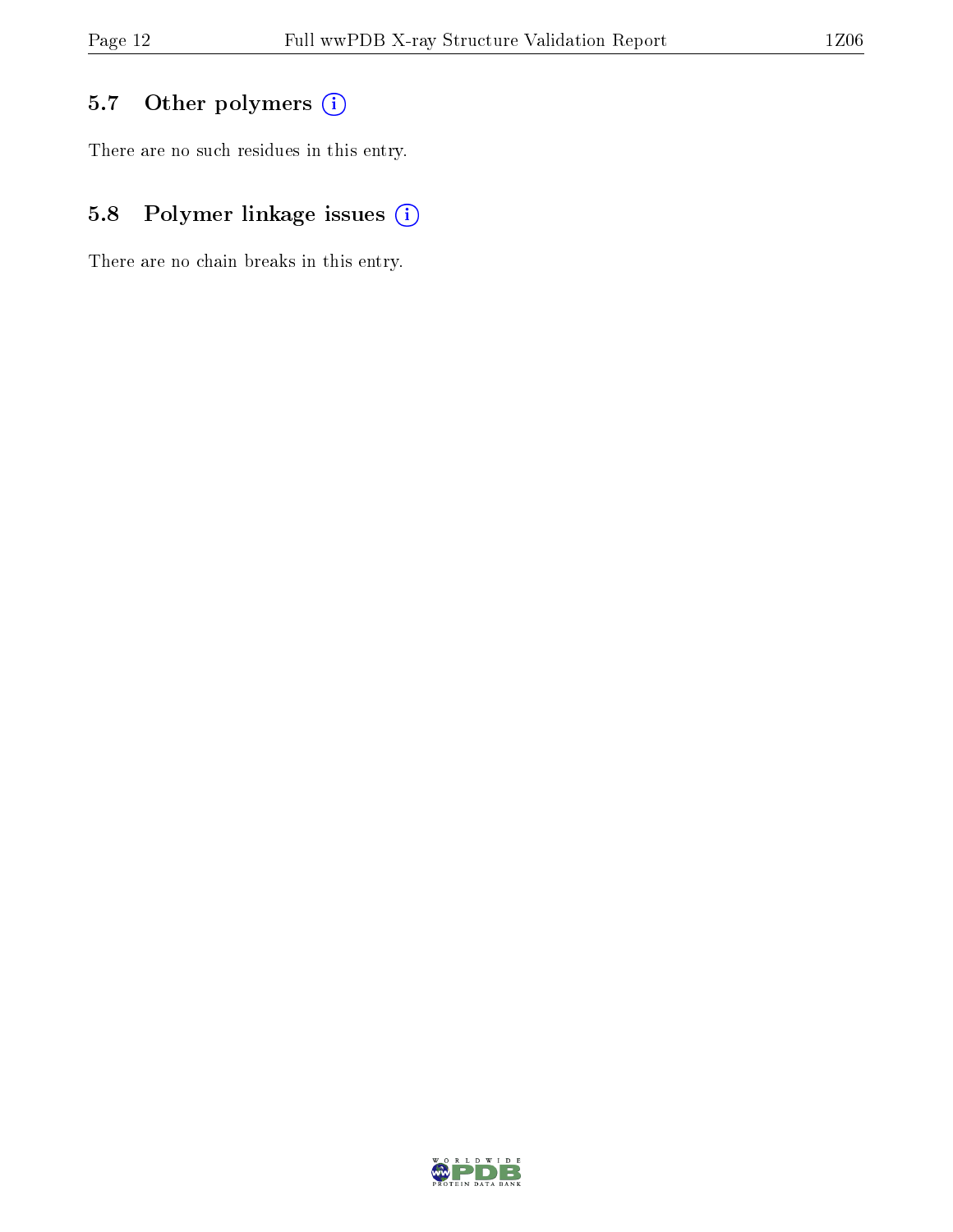## 6 Fit of model and data  $\circ$

## 6.1 Protein, DNA and RNA chains (i)

In the following table, the column labelled  $#RSRZ>2'$  contains the number (and percentage) of RSRZ outliers, followed by percent RSRZ outliers for the chain as percentile scores relative to all X-ray entries and entries of similar resolution. The OWAB column contains the minimum, median,  $95<sup>th</sup>$  percentile and maximum values of the occupancy-weighted average B-factor per residue. The column labelled  $Q< 0.9$  lists the number of (and percentage) of residues with an average occupancy less than 0.9.

| $\mid$ Mol $\mid$ Chain | Analysed     | $\langle {\rm \,RRZ}\rangle$ | $\#\text{RSRZ}{>}2$                | $\mid$ OWAB(Å <sup>2</sup> ) $\mid$ Q<0.9 |  |
|-------------------------|--------------|------------------------------|------------------------------------|-------------------------------------------|--|
|                         | 165/189(87%) | 0.19                         | 12 (7%)   15   11   16, 24, 37, 47 |                                           |  |

All (12) RSRZ outliers are listed below:

| Mol | ${\bf Chain}$ | Res | Type       | <b>RSRZ</b> |
|-----|---------------|-----|------------|-------------|
| 1   | A             | 184 | <b>ASP</b> | 10.6        |
| 1   | A             | 186 | <b>ASP</b> | 10.2        |
| 1   | A             | 185 | <b>ASN</b> | 9.5         |
| 1   | А             | 182 | PRO        | 6.8         |
| 1   | A             | 183 | <b>ASN</b> | $6.1\,$     |
| 1   | А             | 139 | <b>ASN</b> | 4.2         |
| 1   | $\mathbf{A}$  | 140 | ASP        | 3.0         |
| 1   | А             | 137 | LEU        | 2.7         |
| 1   | A             | 138 | <b>ALA</b> | 2.4         |
| 1   | А             | 187 | HIS        | 2.4         |
| 1   | А             | 95  | PHE        | 2.2         |
| 1   | А             | 61  | ARG        | 2.1         |

### 6.2 Non-standard residues in protein, DNA, RNA chains  $(i)$

There are no non-standard protein/DNA/RNA residues in this entry.

### 6.3 Carbohydrates (i)

There are no carbohydrates in this entry.

## 6.4 Ligands  $(i)$

In the following table, the Atoms column lists the number of modelled atoms in the group and the number defined in the chemical component dictionary. The B-factors column lists the minimum,